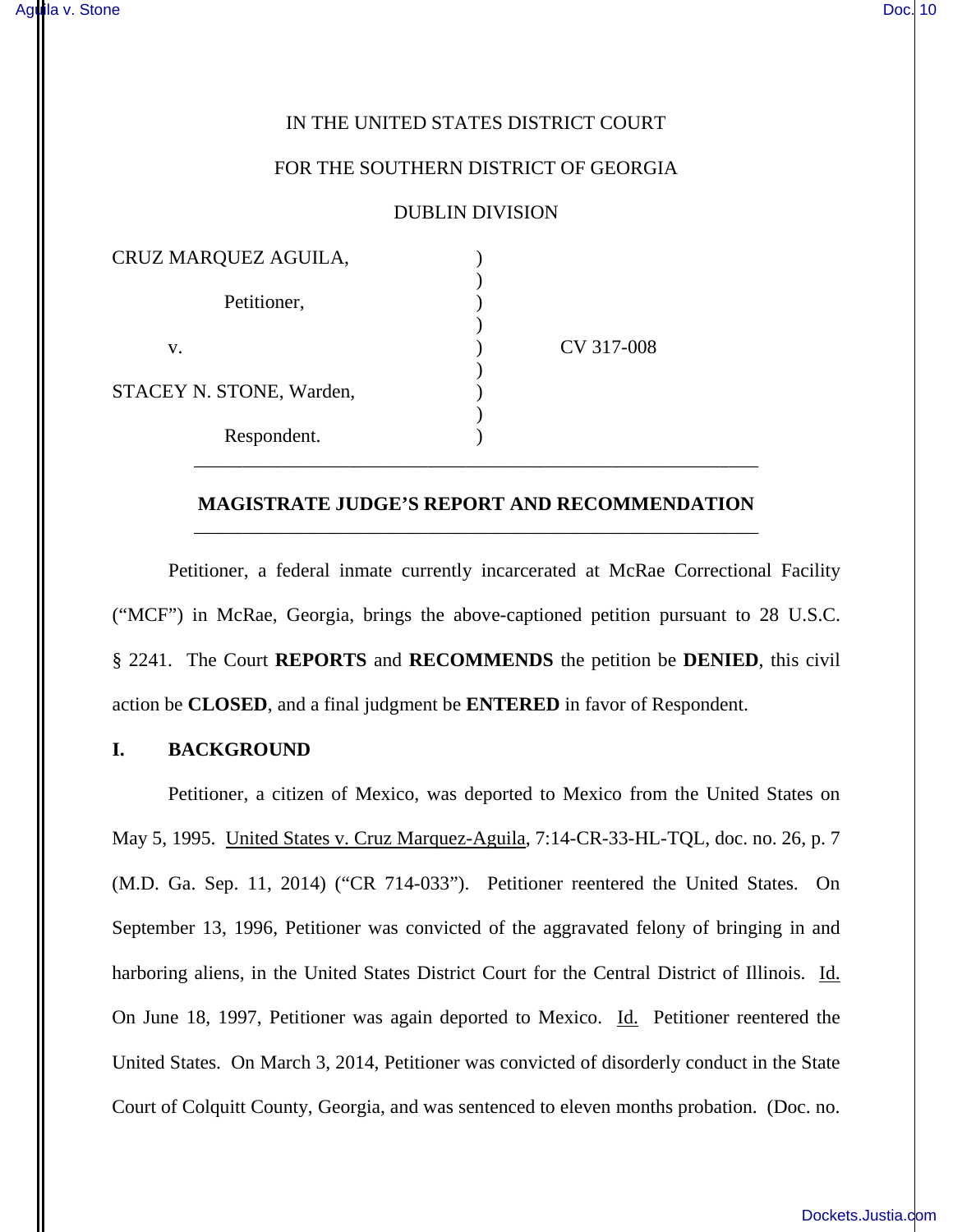8-2, p. 12.)

On April 25, 2014, the Municipal Court of Moultrie, Georgia charged Petitioner with failing to stop at a stop sign and driving without a valid license.  $(Id. 1a 8.)$  Because Petitioner did not appear for court, the Colquitt County Sheriff's Department arrested Petitioner on June 18, 2014. (Id. at 7, 10.) On June 26, 2014, the Municipal Court of Moultrie, Georgia, sentenced Petitioner to nine days time served for failing to appear. (Id. at 2, 8, 10.)

Petitioner was held in Colquitt County from June 27, 2014, through July 29, 2014. On July 29, 2014, the State Court of Colquitt County found Petitioner had violated the conditions of his probation and sentenced him to time served from June 27 through July 29. (Id. at 12.) On August 11, 2014, the Colquitt County Jail released Petitioner into the custody of the Bureau of Immigration and Customs Enforcement ("ICE") pending a final determination of deportability. (Doc. no. 1, p. 11; doc. no. 8-2, p. 3.)

On September 11, 2014, the grand jury in the Middle District of Georgia charged Petitioner with one count of illegal reentry by a removed alien, in violation of 8 U.S.C. §§ 1326(a) & (b)(2). CR 714-033, doc. no. 1. On October 9, 2014, ICE transferred custody of Petitioner to the United States Marshals Service, and he was brought before a United States Magistrate Judge for initial appearance. (Doc. no. 8-2, p. 6.) On January 15, 2015, Petitioner pleaded guilty to one count of illegal reentry by a removed alien. (Id.) On March 25, 2015, Petitioner was sentenced to fifty-seven months imprisonment, three years supervised release, and a \$100.00 special assessment. (Id. at 17-23.)

The Bureau of Prisons ("BOP") calculated Petitioner's projected release date,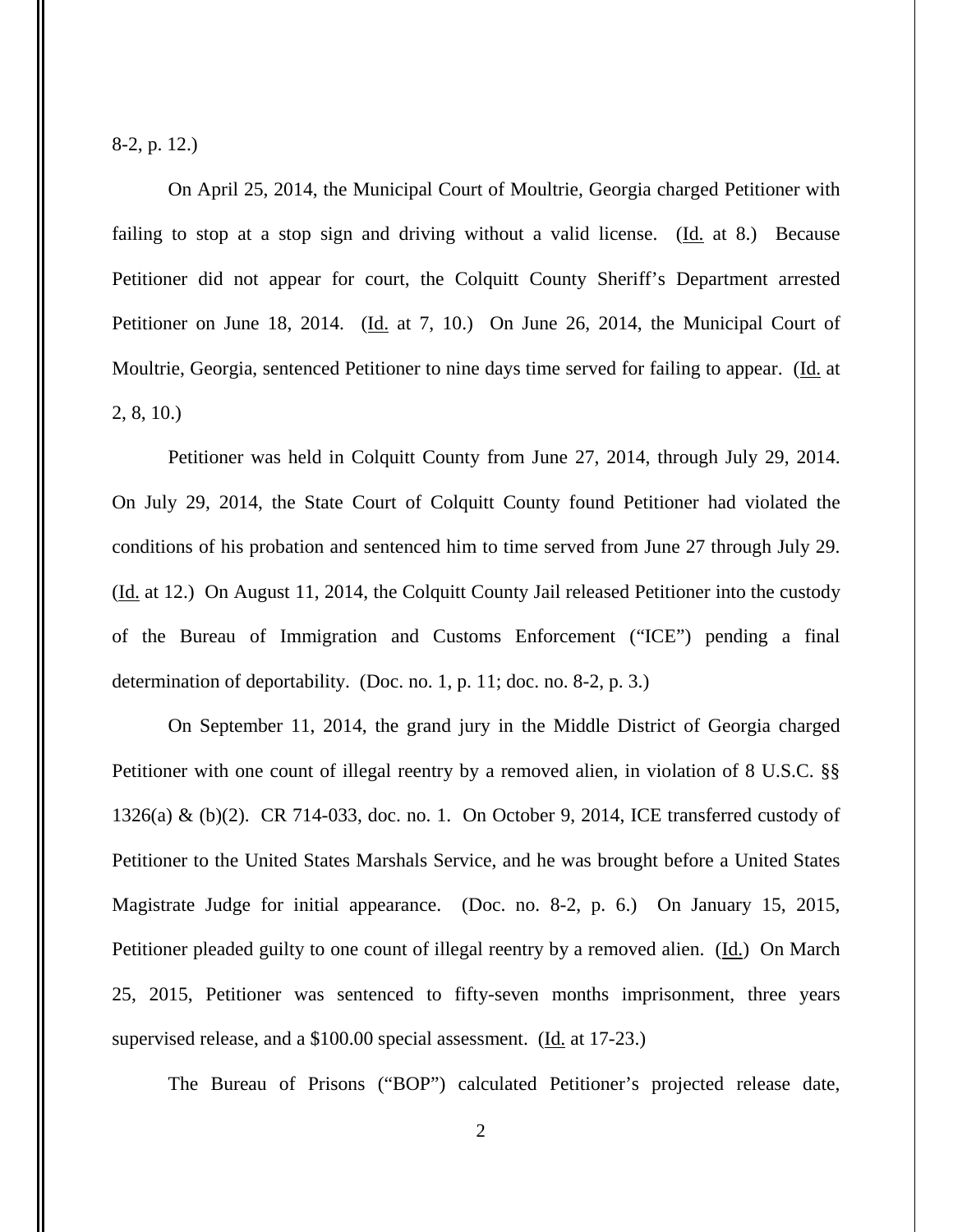including 108 days of earned good conduct time ("GTC"), to be October 19, 2018. (Id. at 27.) The BOP's calculation includes jail credit from July 30, 2014, through August 11, 2014, and from September 11, 2014, through March 24, 2015. (Id. at 25.) The calculation does not include: (1) June 18, 2014, through June 26, 2014, time Petitioner served on the nine-day sentence imposed by the Moultrie Municipal Court for failure to appear; (2) June 27, 2014, through July 29, 2014, time Petitioner served for the Colquitt County probation revocation; and (3) August 11, 2014, through September 10, 2014, time Petitioner was in ICE custody until his initial appearance on the illegal reentry charge. (See id. at 2, 25.)

Through the administrative grievance procedure, Petitioner demanded credit for all time spent in custody from June 18, 2014, through March 24, 2015. (Doc. no. 1, p. 11.) The BOP denied Petitioner's grievance, and Petitioner filed the instant petition arguing the BOP erred in denying credit for all time spent in detention from June 18, 2014, through March 25, 2015. (See id. at 6-7.) Respondent maintains Petitioner's projected release date is correct because Petitioner has received all applicable credits. (See doc. no. 8.)

# **II. DISCUSSION**

The issue Petitioner raises concerning the computation of his sentence is governed by

18 U.S.C. § 3585, which provides as follows:

(a) Commencement of a sentence. – A sentence to a term of imprisonment commences on the date the defendant is received in custody awaiting transportation to, or arrives voluntarily to commence service of sentence at, the official detention facility at which the sentence is to be served.

(b) Credit for prior custody. – A defendant shall be given credit toward the service of a term of imprisonment for any time he has spent in official detention prior to the date the sentences commences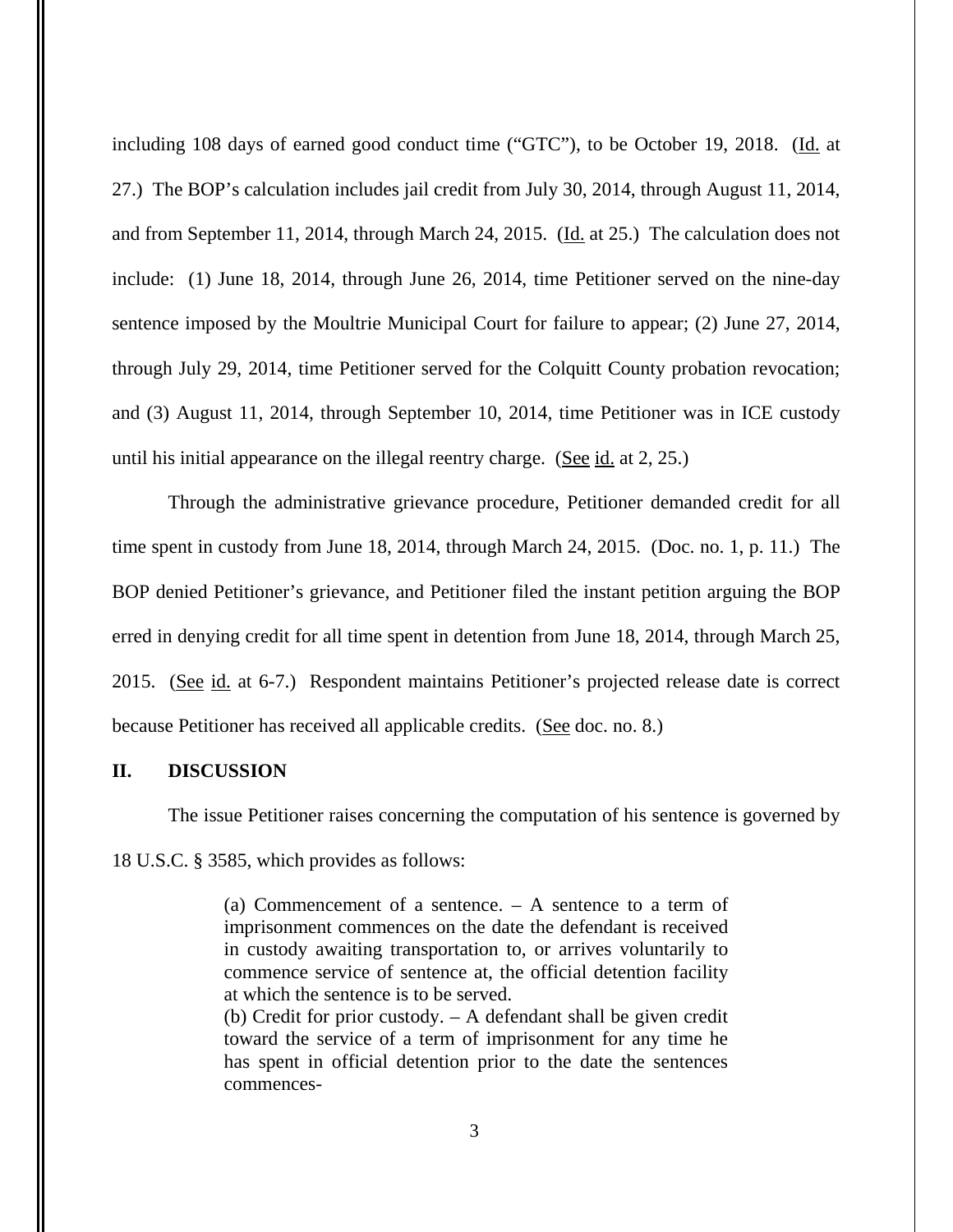(1) as a result of the offense for which the sentence was imposed; or

(2) as a result of any other charge for which the defendant was arrested after the commission of the offense for which the sentence was imposed;

that has not been credited against another sentence.

This code section establishes two principles of sentence crediting. First, to qualify for a credit, the defendant must have served the time as a result of either the offense underlying the sentence or an offense for which the defendant was arrested after commission of the underlying offense. 18 U.S.C § 3585(b)(1)-(2).

Second, under no circumstances may a defendant receive double credit for time served prior to sentencing. Section 3585 expresses this principle in two ways, first by providing that a defendant shall receive credit for "the time he has spent in official detention prior to the date the sentence commences." Id. A defendant must therefore receive credit equal to, but not more or less than, the time in detention prior to sentencing. Second, § 3585 provides that a defendant is ineligible for a credit to the extent time in detention has "been credited against another sentence." Id. In sum, when read together, these components of  $\S$ 3585 provide that one day in presentence detention equals one day of credit that can be applied only once.

## **A. Petitioner is Not Entitled to Federal Credit for Time Previously Credited Against His State Sentences.**

Petitioner seeks federal credit for two periods of time previously credited to his state sentences for failure to appear and for his probation violation. (See generally doc. no. 1, pp. 6-7.) However, under § 3585(b), time credited to Petitioner's state sentences cannot be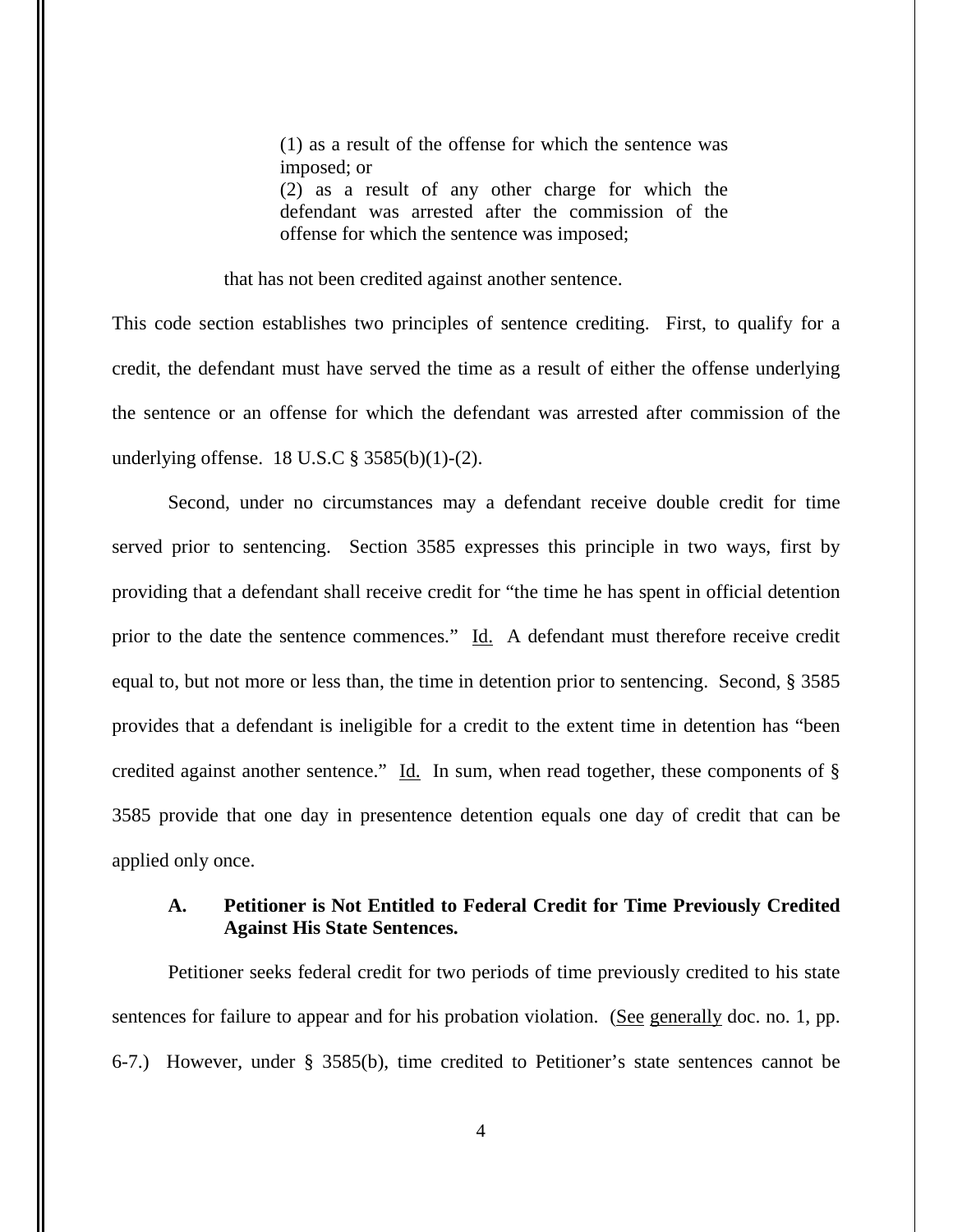credited again to his federal sentence. See Shepherd v. Warden, USP-Atlanta, No. 16-12002, 2017 WL 1192188, at \*1 (11th Cir. Mar. 31, 2017) (finding petitioner was not entitled to federal credit for time previously credited to state sentence).

The first period, Petitioner's arrest for failure to appear on June 18, 2014, through his sentencing on June 26, 2014, was previously credited against Petitioner's state sentence for failure to appear. (Doc. no. 8-2, pp. 2, 8, 10.) The second period, from June 27, 2014, through July 29, 2014, was previously credited against Petitioner's sentence for violation of probation. (Id. at 2, 12.) Petitioner is not entitled to credit for these periods. <u>See Shepherd</u>, 2017 WL 1192188 at \*1.

# **B. Petitioner is Not Entitled to Double Credit for Time Already Credited to His Federal Sentence.**

Petitioner seeks federal credit for two periods of time for which he has already received credit: (1) July 30, 2014, through August 10, 2014, and (2) September 11, 2014, through March 24, 2015. (See doc. no. 1, pp. 6-7.) The BOP has already credited Petitioner with these periods of time against his federal sentence for illegal reentry, and he is not entitled to double credit. <u>See</u> 18 U.S.C § 3585(b)(1)-(2); (Doc. no. 8-2, pp. 2-3, 25.)

## **C. Petitioner is Not Entitled to Credit for Time Spent in ICE Custody.**

Petitioner seeks credit for time spent in ICE custody pending a deportability determination, from August 12, 2014, through September 10, 2014. Time spent in custody pending a civil deportation determination does not qualify as time in "official detention" and thus does not result in a credit under § 3585. Indeed, Program Statement ("PS") 5880.28 of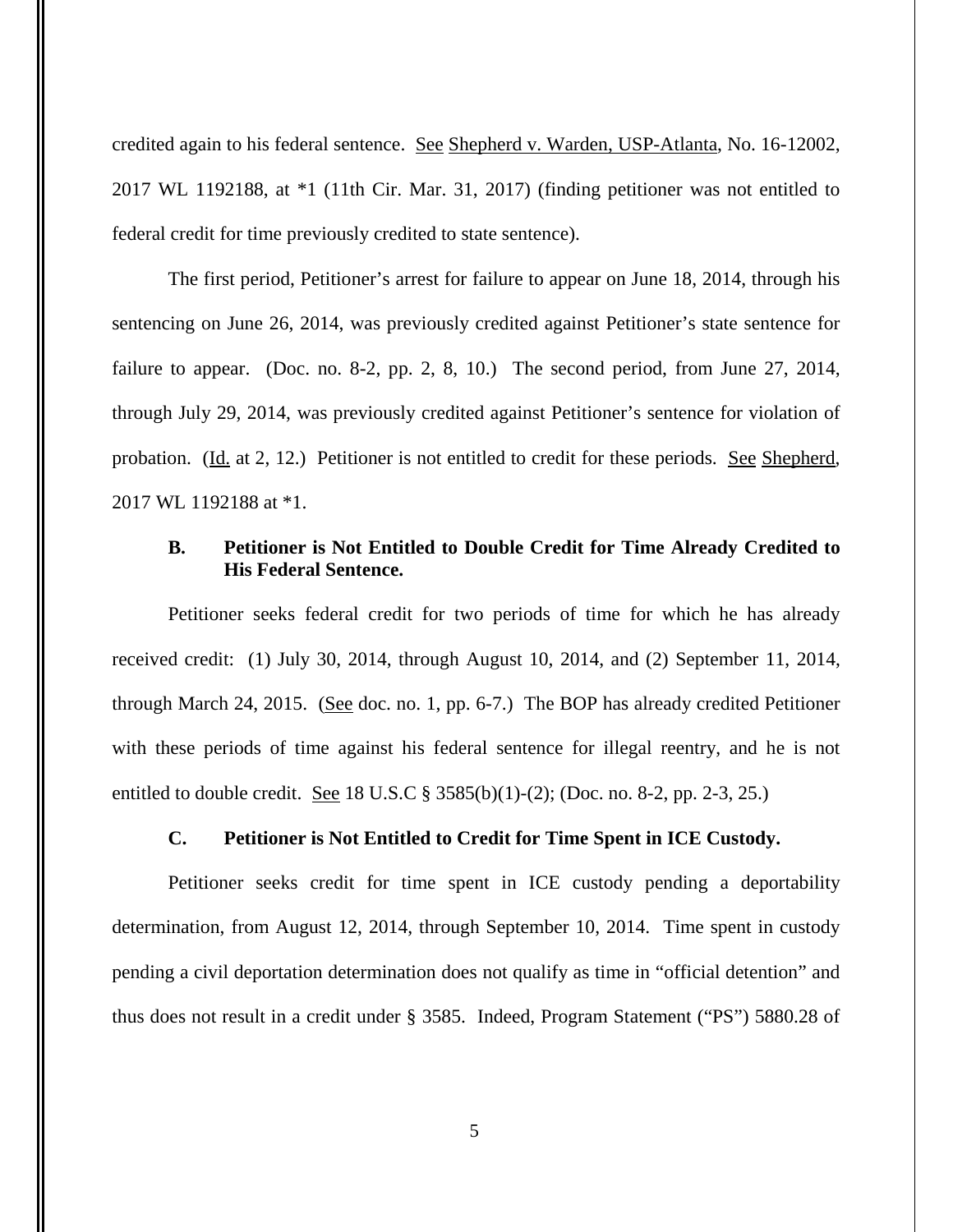the Sentence Computation Manual (CCCA of 1984), which implements the congressional mandate of 18 U.S.C. § 3585(b), provides:

> Official detention does not include time spent in the custody of the U.S. Immigration and Naturalization Service  $(INS)^1$  $(INS)^1$  under the provisions of 8 U.S.C. § 1252 pending a final determination of deportability. An inmate being held by INS pending a civil deportation determination is not being held in "official detention" pending criminal charges.

PS 5880.28, Page 1 – 15A, *available at* www.bop.gov/policy/progstat/5880\_028.pdf (emphasis in original). Similarly, this Circuit has held that deportation proceedings are civil rather than criminal in nature. United States v. Noel, 231 F.3d 833, 837 (11th Cir. 2000) (*per curiam*); Barthold v. United States INS, 517 F.2d 689, 691 (5th Cir. 1975). The Supreme Court has instructed lower courts that this PS is entitled to at least "some deference." Reno v. Koray, 515 U.S. 50, 60-61 (1995).

Furthermore, credit for time spent in "official detention" under § 3585 is available only to defendants who were detained in a "penal or correctional facility" subject to BOP control. Id. at 58-62. The correctional facility must be designated by the BOP for the service of federal sentences, where the BOP "has discretion to transfer a prisoner from one penal or correctional facility to another." Id. at 58. Here, Petitioner was in ICE custody and was subject to ICE control, not BOP control.

Citing Zavala v. Ives, 785 F.3d 367, 369 (9th Cir. 2015), Petitioner argues he was detained by ICE pending potential prosecution, and not for civil deportation proceedings. (Doc. no. 9, p. 2.) The controlling precedent concerning this argument is not Zavala, but is

 $\overline{a}$ 

<span id="page-5-0"></span><sup>&</sup>lt;sup>1</sup> Pursuant to a 2003 reorganization of the Department of Homeland Security, the former INS was merged with elements of the United States Customs Service to create ICE.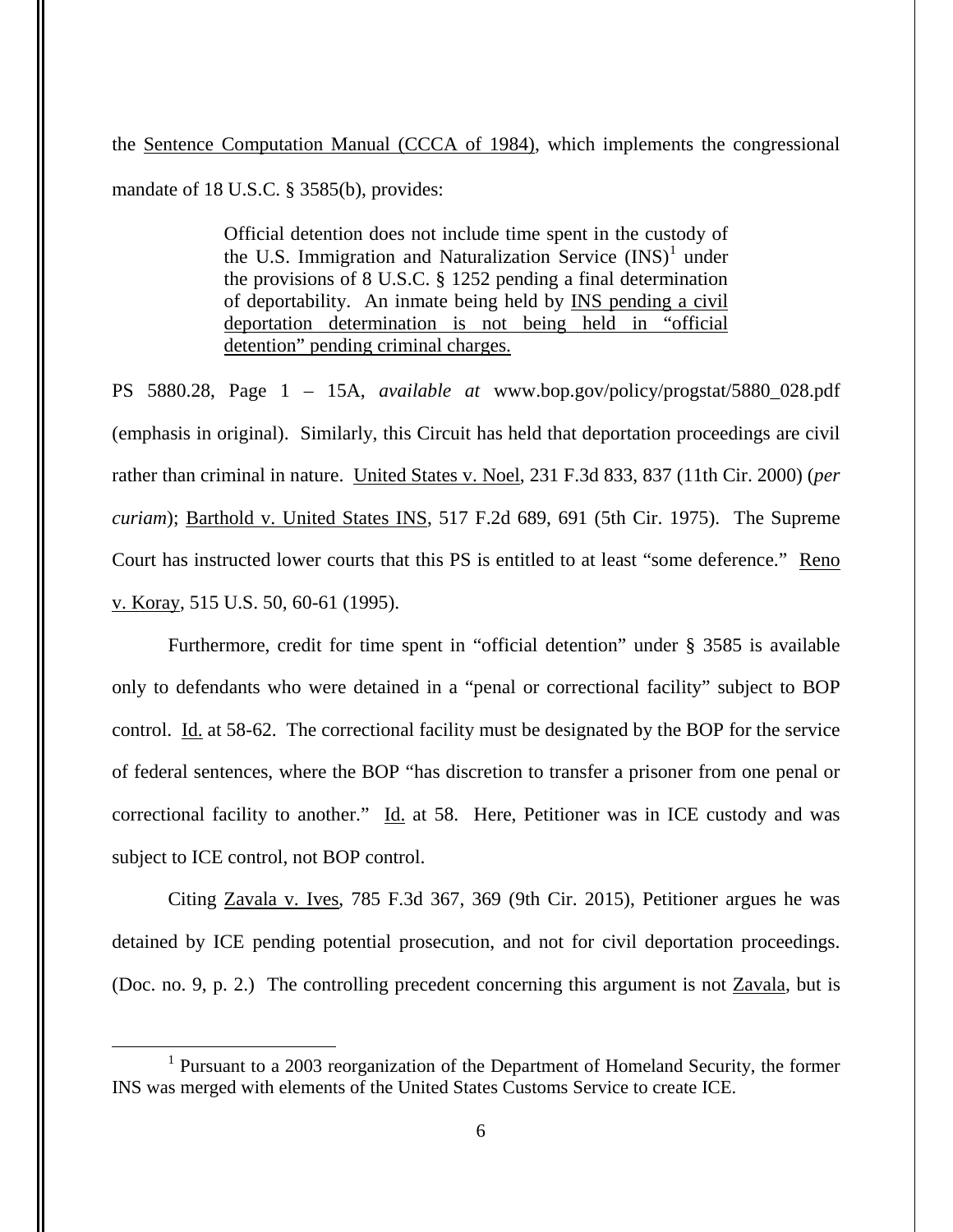instead Noel. Therein, the Eleventh Circuit held that time spent in ICE administrative custody is not spent "pending a civil deportation determination" where the detention is a "mere ruse<sup>[]</sup> to detain a defendant for later criminal prosecution." Noel, 231 F.3d at 836. However, this exception "should only be applied when 'the defendant demonstrates that the primary or exclusive purpose of the civil detention was to hold him for future criminal prosecution.'" Id. (citing United States v. De La Pena-Juarez, 214 F.3d 594, 598 (5th Cir. 2000)). Petitioner has offered no evidence to suggest his ICE administrative custody was a ruse to detain him for criminal prosecution, much less that it was the primary or exclusive purpose of his detention. Indeed, is undisputed that Petitioner was in ICE custody for civil deportation proceedings until his transfer to the Middle District of Georgia on October 9, 2014, to face the indictment issued one month earlier on September 11, 2014. In sum, Petitioner was not held in "official detention" from August 12, 2014, through September 11, 2014, and he is not entitled to the jail credit he seeks.

## **D. Petitioner is Not Entitled to Additional Good Conduct Time.**

To the extent Petitioner argues he is entitled to additional good conduct time ("GCT") against his sentence, this argument does not afford relief because Petitioner's good conduct credits were properly calculated. Under 18 U.S.C. § 3624, a federal prisoner can receive credit for "satisfactory behavior" as follows:

(b) Credit toward service of sentence for satisfactory behavior.--

(1) . . . [A] prisoner who is serving a term of imprisonment of more than 1 year other than a term of imprisonment for the duration of the prisoner's life, may receive credit toward the service of the prisoner's sentence, beyond the time served, of up to 54 days at the end of each year of the prisoner's term of imprisonment, beginning at the end of the first year of the term, subject to determination by the [BOP] that,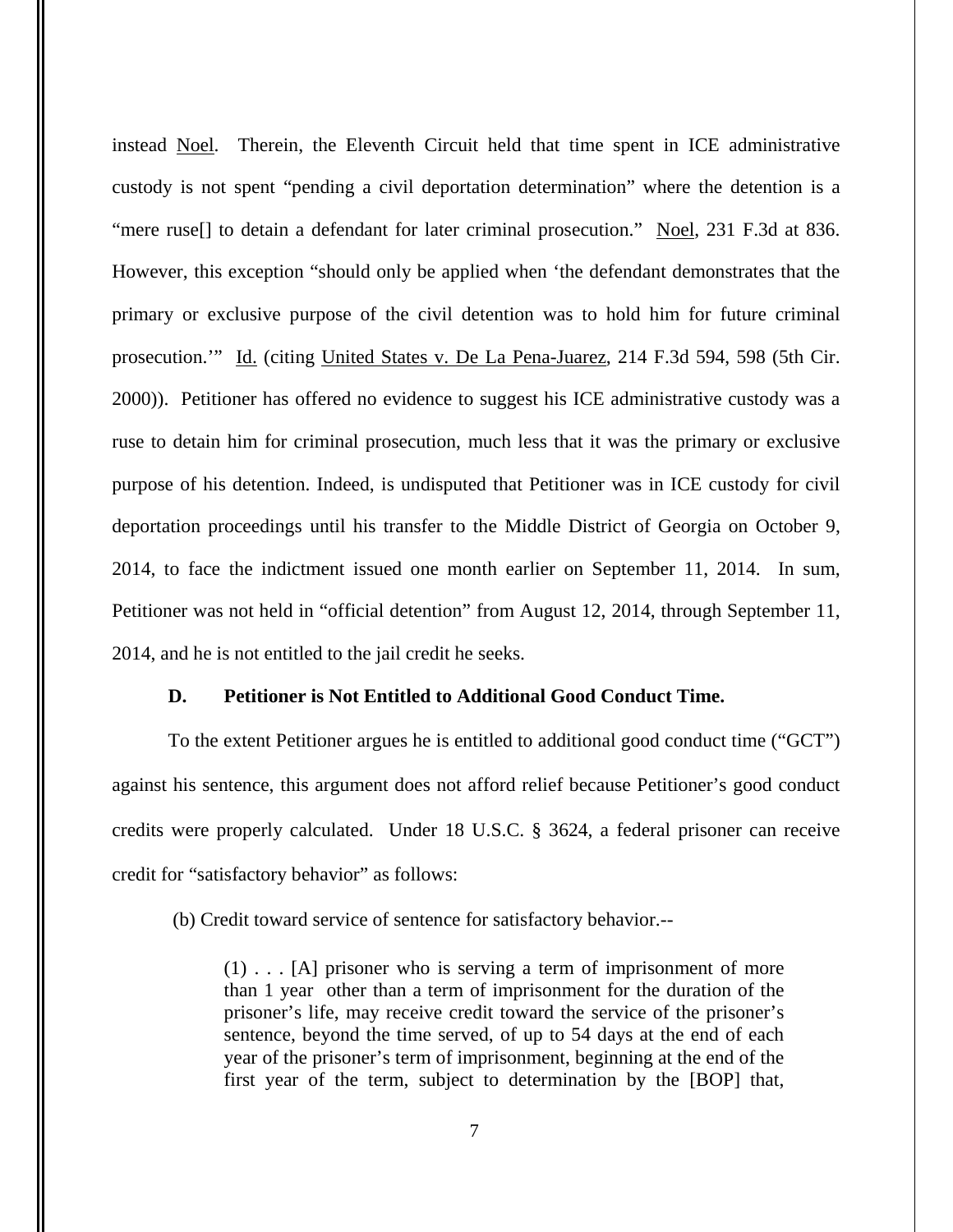during that year, the prisoner has displayed exemplary compliance with institutional disciplinary regulations. . . . [I]f the [BOP] determines that, during that year, the prisoner has not satisfactorily complied with such institutional regulations, the prisoner shall receive no such credit toward service of the prisoner's sentence or shall receive such lesser credit as the [BOP] determines to be appropriate. . . .

### Id.  $§$  3624(b)(1).

The BOP promulgated a regulation explaining the proper method for calculating GCT under this statute, which states an inmate earns, subject to certain exclusions not applicable in the instant case, "54 days credit for each year served (prorated when the time served by the inmate for the sentence during the year is less than a full year). . . ." 28 C.F.R. § 523.20; see also PS 5884.03, Good Conduct Time Under the Prison Litigation Reform Act, available at [http://www.bop.gov/policy/progstat/5884\\_003.pdf](http://www.bop.gov/policy/progstat/5884_003.pdf) (explaining inmates may be awarded fifty-four days of GCT for each full year served). The BOP's interpretation of how to award GCT pursuant to § 3624(b) is entitled to deference as described above and has been approved both by the Eleventh Circuit Court of Appeals and the United States Supreme Court. Barber v. Thomas, 560 U.S. 474, 480 (2010); Brown v. McFadden, 416 F.3d 1271, 1273 (11th Cir. 2005).

Here, Petitioner has earned 108 days of GCT credits against his federal sentence, and is projected to earn 223 days. (Doc. no. 8-2, p. 27.) Petitioner has not adequately explained why he believes he is entitled to additional GCT credits. Respondent has established that the BOP followed, and correctly applied, the applicable statutes, regulations and program statements in awarding GCT and calculating Petitioner's projected release date. (Doc. no. 8- 2, p. 3.) Accordingly, Petitioner has not shown the calculation of his sentence is in violation